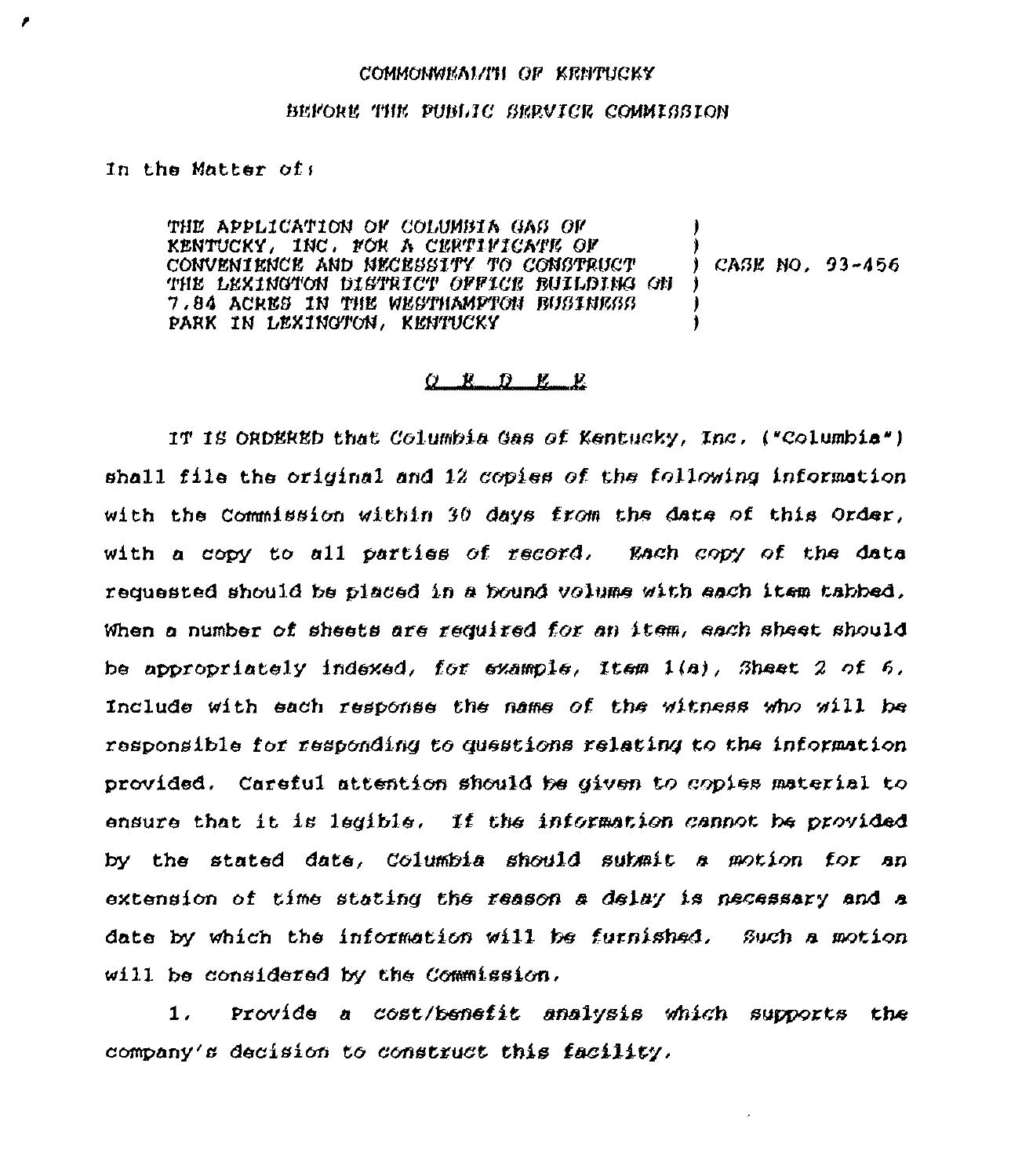2. Provide complete details of the analysis performed when evaluating the leasing options referred to in your application.

٠

3. Other than the leasing option did Columbia analyze any other alternatives? If so, provide complete details of the results of these analyses.

4. Explain in detail what will be done with each of the existing facilities Columbia proposes to relocate to the new facility. Explain any costs to be incurred in disposing of the property either by sale or termination of lease.

5. Provide a detailed breakdown of the amount of financing for the new facility to be done through equity, short-term debt and long-term debt,

6, Provide a detailed analysis reflecting Columbia's anticipated capital costs associated with this construction,

7. Will any portion of the new facility be utilized by entities other than Columbia? If so, identify the entities and state portion of the facility to be utilized by others,

8, Provided a detailed analysis of the impact the new facility will have on the rate base and the rates of Columbia.

9. Provide an estimate of the percentage of the new facility that Columbia has designated as reserved for future growth. Also provide copies of all analyses performed to support the anticipated growth.

10, Ts a natural gss vehicle fueling facility included in the proposed construction2 lf yes, will Columbia allow this facility to be used by other entities?

 $-2-$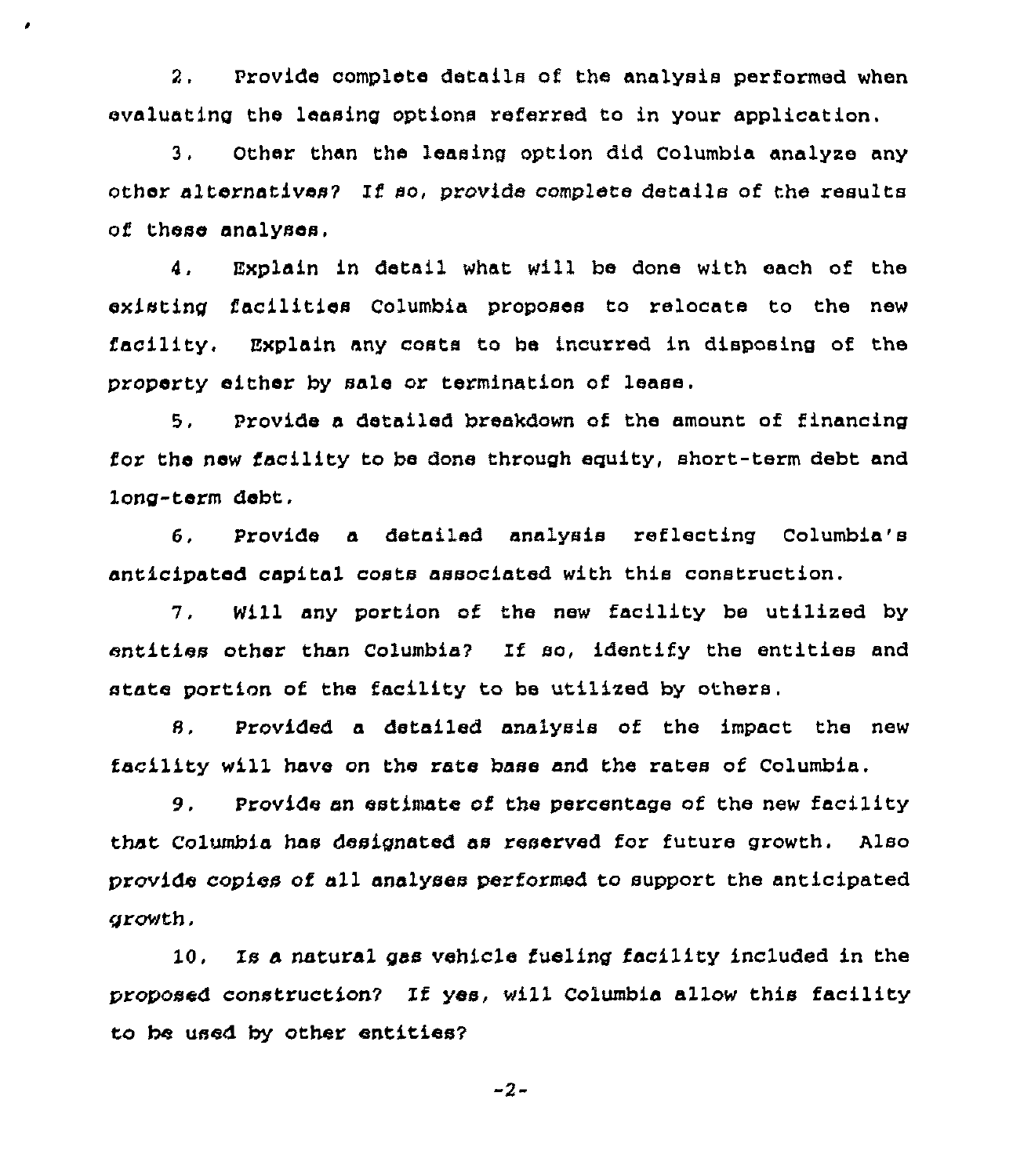11. Provide the feasibility studies, bid documents, and the criteria used for selecting the construction contractor(s),

12. Provide an updated project schedule.

13. Provide the updated project costs. A breakdown of the costs should include the costs for the headquarters building, the 7.84 acres of land, warehouse, and any additional facilities.

14. What is the average estimated construction cost per square foot of the headquarters building?

15, Provide a detailed analysis to demonstrate that constructing the proposed facility will not result in wasteful duplication of facilities.

16. Provide an analysis comparing the estimated operating cost of the new facility to the operating cost of the six existing facilities.

17. Will customers experience a decrease in quality of service due to moving from a downtown location to a suburban area? At what locations will customers be able to pay bills or meet with customer service representatives?

18. Provide an analysis with workpapers to support the calculation of \$.02/Mcf as the cost of the new facility over its life.

19. When did Columbia begin actual construction of the new headquarters building?

20, Provide the building plans for the headquarters building, all other facilities, and the provision for future growth.

 $-3-$